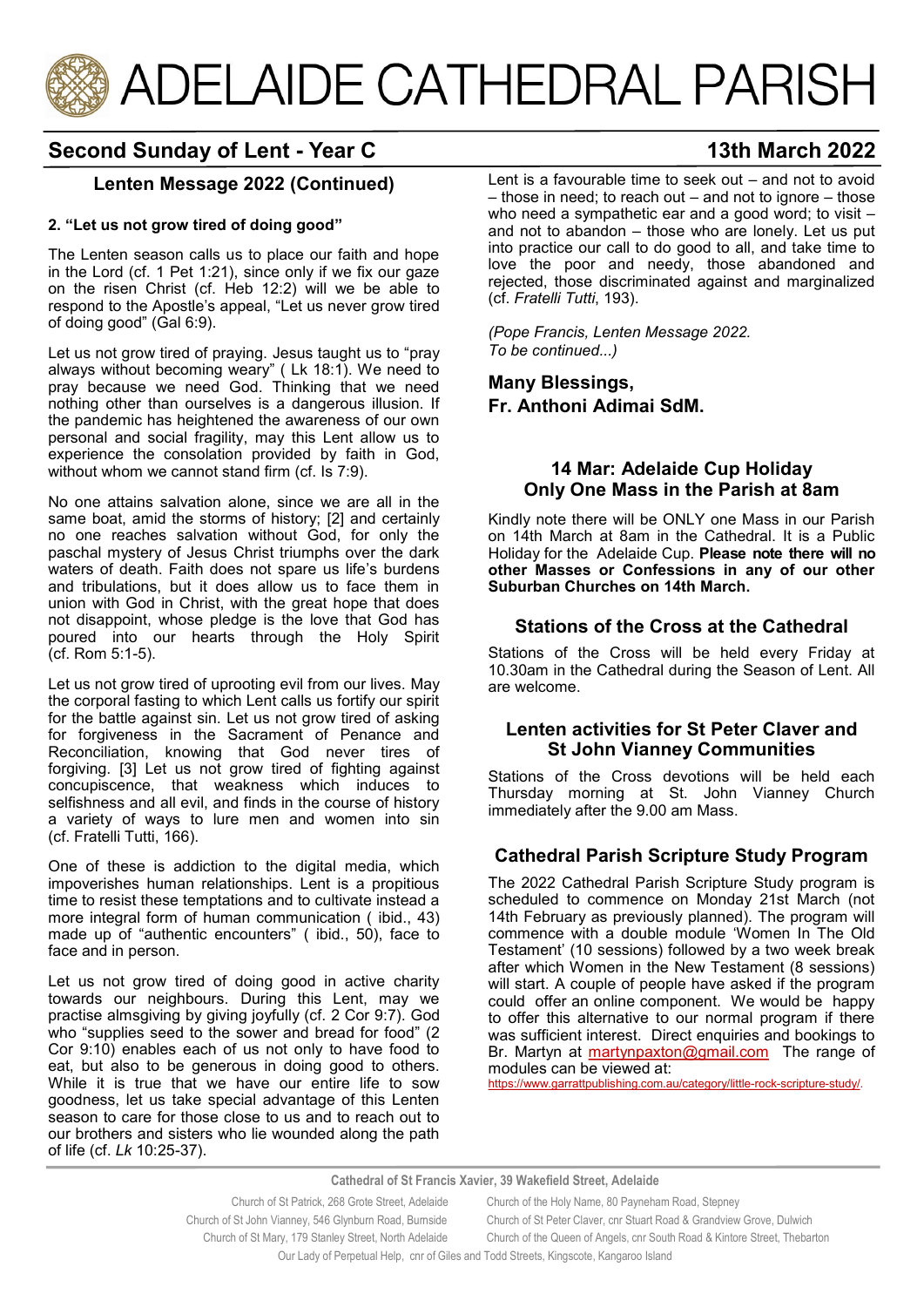# **ADELAIDE CATHEDRAL PARISH**

| <b>Archbishop of Adelaide</b> |  |
|-------------------------------|--|
| Administrator                 |  |
| Assistant Administrator       |  |
| Latin Mass Chaplain           |  |

**Archbishop Patrick O'Regan Administrator** Fr. Anthoni Adimai SdM **Assistant Administrator** Fr. Peter Rozitis Fr. Michael McCaffrey, FSSP

**Parish Office** (across the lawn from the Cathedral) Mon to Fri: 9.30am–4.30pm • 8210 8155 39 Wakefield St (corner of Wakefield and King William St) Adelaide SA 5000. Mailing: GPO BOX 1364, Adelaide SA 5001.

acp@adelaide.catholic.org.au • www.adelcathparish.org

Parish newsletter: www.adelcathparish.org/news-events/ weekly-newsletters.

| <b>Aboriginal Catholic Ministry</b> |           |
|-------------------------------------|-----------|
| <b>Otherway Centre</b>              | 8362 3185 |
| <b>Cathedral Parish Music</b>       | 82108128  |

**Any emergency requiring a priest**• 0417 080 955 **Pastoral Care:** Visitation and Communion can be arranged for parishioners who are ill. Please call the Office: 8210 8155.

# **Normal Mass Timings**

| <b>Sunday Masses</b>                                                                                            | St. Francis Xavier Cathedral, Adelaide<br>Sat:6pm(Vigil)<br><b>Sun: 7am, 9am, 11am,</b><br>2.30pm (African), 6pm |  |
|-----------------------------------------------------------------------------------------------------------------|------------------------------------------------------------------------------------------------------------------|--|
| Weekday Masses                                                                                                  | <b>Mon - Fri</b> : 8am, 12.10pm & 5.45pm<br><b>Sat: 8am, 11.30am</b>                                             |  |
| <b>Public Holidays</b>                                                                                          | 8am ONLY at the Cathedral.                                                                                       |  |
| <b>Confessions</b>                                                                                              | <b>Mon, Wed, Fri: 11-12 noon, 5-5.30pm</b><br>Sat: 12 noon-1pm, 4.30-5.30pm                                      |  |
| <u>Holy Hour</u>                                                                                                | <b>Tues: 6.30pm, Fri: 11am</b>                                                                                   |  |
| <b>St Mary's, Lower North Adelaide</b><br>Tues and Fri: 8am<br><b>Sun</b> : 9.30am                              |                                                                                                                  |  |
| Queen of Angels, Thebarton<br><b>Wed:</b> 8.30am<br>Sat: Confessions: 5.45pm   Vigil: 6pm<br><b>Sun: 9.30am</b> |                                                                                                                  |  |
| <b>St John Vianney, Burnside</b><br>Tues and Thu: Mass: 9am   Confessions: 9.30am<br><b>Sun: 9am</b>            |                                                                                                                  |  |

*St Peter Claver, Dulwich* **Wed**: 9am, **Fri**: 11am **Confessions:** 11.30am **Sat: Confessions:** 5.30pm | **Vigil:** 6pm **Sun**: 11am

*Holy Name, Stepney* **Tues**: 5pm: Confession and Mass **Sun:** 11am

*St. Patrick, Grote Street, Adelaide* **Sun:** 10.30am (Croatian) 4.00pm (Portuguese) ONLY 1st and 3rd Sunday

*Our Lady of Perpetual Help, Kingscote, Kangaroo Island*

Sun: **Confessions:** 9:00 am | **Mass**: 9.30 am

**Please contact the Parish Office for Baptism & Wedding bookings.**

# **WORSHIP:**

**Entrance Antiphon:** Of you my heart has spoken: Seek his face. It is your face, O Lord, that I seek; hide not your face from me.

**First Reading:** Genesis 15:5-12,17-18.

**Responsorial Psalm:** The Lord is my light and my salvation.

**Second Reading**: Philippians 3:17-4:1.

**Gospel Acclamation:** Glory and praise to you, Lord Jesus Christ! From the shining cloud the Father's voice is heard: this is my beloved son, hear him. Glory and praise to you, Lord Jesus Christ!

**Gospel:** Luke 9:28-36.

**Universal Prayer Response**: Lord, have mercy.

**Communion Antiphon:** This is my beloved Son, with whom I am well pleased; listen to him.

**\*\*\*\*\*\*\*\*\*\*\*\*\*\*\*\*\*\*\*\*\*\*\***

**Next week:** Third Sunday of Lent.

**First Reading:** Exodus 3:1-8,13-15.

**Second Reading:** 1 Corinthians 10:1-6,10-12.

**Gospel:** Luke 13:1-9.

#### **\*\*\*\*\*\*\*\*\*\*\*\*\*\*\*\*\*\*\*\*\*\*\***

# **Liturgies & Activities (14th-20th Mar)**

- **Thu** Solemnity of St. Patrick, Patron of the Archdiocese of Adelaide
- **Fri** St. Cyril of Jerusalem
- **Sat** Solemnity of St Joseph, Spouse of the Blessed Virgin Mary.
- **Sun** Third Sunday of Lent.

# **Prayer Requests**

*Recently Deceased:* Margaret Genovesi, Theodorus **Tirtawardoyo** 

*Deceased Anniversaries:* 

**Cathedral:** Grace Piscioneri and Vili Militsis

**Queen of Angels:** Yolanda Clapise, Ielasi family(Antoni, Rosario & Caterina), Rosario & Anna Sergi and Nick Tripodi.

**Holy Name:** Giandomenico and Giovanna Iadanza

**St. Marys:** Hazel Helen Smith and James Smith.

**St. John Vianney/St. Peter Claver:** Kath Parker, Pauline & Ron White, Patricia White, Leone Jenkins, Moira & Harry Braidwood, Joyce Hopkins, Den Ming, Victoriano T. Nicdao, Maria Rosa Mucci, Christopher Heading and Don Shelton Tottawatte.

# **Prayers Requests for the Sick**

Bruce Palmer, Ester Mendoza, Jacob Dylan, Anton Sylvester, Antonio Romeo, Emily Swan, Angelina Musico, Teresita Agravante, Amy Lopez, Anna Fiocco, Julie Nelson, Elijah Oleta, Leslie Farlam, Bebut, Hang Chae Jung, Eun Youne Lee, Paul Nowak, Stefano Scambiatterra and Stella Alquizola, Agnes Liat and Richard Murphy.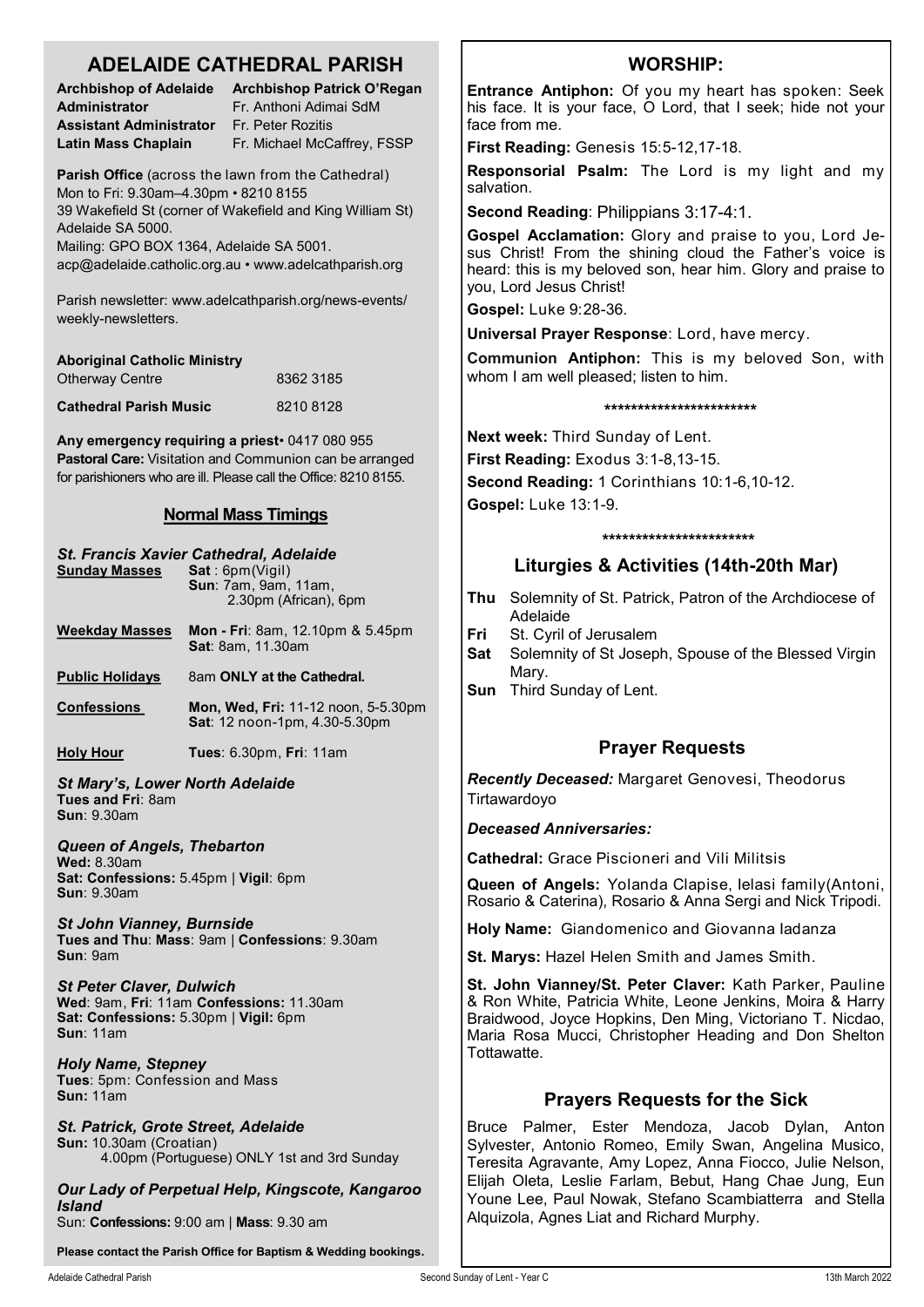# **Cancellation of the Weekly 5.30pm Mass at Holy Name Church from April 1**

Kindly note, the weekly 5.30pm Mass on Tuesdays at Holy Name Church, Stepney will be discontinued from 1st April. Parishioners are requested to attend Masses in the neighboring churches or visit the Cathedral for the 5.45pm Mass.

# **Adelaide Cathedral Parish RCIA program**

Adults who are interested in knowing more about the Catholic faith and becoming a Catholic, the RCIA program will begin shortly. Kindly contact the parish office via email: acp@adelaide.catholic.org.au or call 82108155 to register your interest in joining the program.

#### **Telephone Counselling Course Birthline Pregnancy Support Inc.**

Birthhline has opened applications to this year's **Telephone Counselling Course**. *Do you know someone who might like to learn more about Birthline and possibly join their team?* Birthline asks you to consider forwarding this information to a suitable person. It will help them welcome new volunteers! Feel free to email your enquiries to: birthline@birthline.org.au.

# **Southern Cross: Baptisms and Weddings**

Couples and families in our parish who would like their special event covered in *The Southern Cross* can get in touch with the Archdiocese Communications Office. Good quality photos are welcome. If you would like more information, please contact Rosie McMutrie on P: 8210 8160 or E: rmcmutrie@adelaide.catholic.org.au

# **Emergency Appeal for Flood Victims**

In recent weeks, heavy rain has submerged some parts of New South Wales and Queensland affecting many people and families. You may personally know people who have been affected. The Diocese of Lismore have launched its 2022 Flood Appeal for people who would like to donate in support of Northern NSW. Details can be found here: lismorediocese.org.

The St Vincent de Paul Society has launched Emergency Flood Appeals for those affected so they can begin to assist with immediate needs. The link has more details: https://bit.ly/3pSnaLI

# **Free Fringe 2022 Organ Recitals**

St Francis Xavier's Cathedral is once again opening its doors to Fringe lunchtime pipe organ recitals. The recitals are a unique opportunity to listen to our magnificent 1927 Casavant Frères pipe organ and visit this beautiful place of worship. The 30-minute lunchtime recitals will be held on March 16th with organist Graham Bell at 1pm.

# **Eucharistic Adoration for Ukraine**

St Raphael's Church is organising a Eucharistic Adoration for peace in Ukraine this Sunday, 13 March from 11am - 9pm at 19 Young Street, Parkside. For more information, please contact Elizabeth on 0431 664 382

# **13 Mar: First Thanksgiving Mass of Newly Ordained Priests**

We give thanks to God that Deacons Anthony Beltrame and Olek Stirrat have been ordained to the Priesthood on Saturday, 12th March. Parishioners are invited to attend Deacon Anthony Beltrame's first Mass of Thanksgiving on Sunday 13th March at 4.00pm St. Joseph's Tranmere, 484 Magill Road, Kensington Gardens. Deacon Olek Stirrat will celebrate his First Thanksgiving Mass at Annunciation Church, Hectorville on Sunday, 13<sup>th</sup> March at 2pm. All are welcome to attend.

# **Caritas Australia Ukraine Appeal**



The war in Ukraine is an escalating humanitarian crisis. In a matter of days, over a million people have been forced from their homes and at least 400 civilians have lost their lives. Many are seeking refuge in Poland and surrounding countries. Long-standing partner, Caritas Ukraine, is on the ground, supporting people in need during this humanitarian crisis. Your urgent support today will help provide critical assistance including emergency shelter, food, clean water, transportation services and psychological support to people affected<br>by this crisis. Donate today at by this crisis. Donate today at www.caritas.org.au/ukraine or call 1800 024 413 toll free.

# **Project Compassion 2022**

The theme of **Project Compassion 2022** is: 'For all future generations'. Taken from the scripture passage '*When God gave his covenant to Noah and every living creature, for all future generations'.*

#### *2 nd Weekend in Lent - Biru from India*

This weekend's *story from the field* is about Biru from India. After contracting polio as a child, Biru lost mobility in one of his legs, which affected his independence, education and employment prospects. Biru was able to access an entrepreneurship and livelihoods training program, run by Caritas Australia's partner, Caritas India, gaining support and skills needed to establish his own bike repair business. We would like to thank all our parishioners for supporting Project Compassion 2021 and request you to visit the website [www.caritas.org.au/](http://www.caritas.org.au/project-compassion/) project-[compassion/](http://www.caritas.org.au/project-compassion/) for more details on how your contributions have changed lives.

# **Ethical Easter Eggs**

As Easter is fast approaching, ACRATH is calling for everyone to consider the ethical dimensions of their purchases and make sure your Easter chocolate is slavery free. As Pope Francis says 'Every person ought to have the awareness that purchasing is always a moral – and not simply an economic – act.' ACRATH has compiled resources and advice to help you ensure growers and consumers in the chocolate supply chain has a Happy Easter. Please visit the following link: [https://acrath.org.au/take](https://acrath.org.au/take-action/slavery-free-easter/)-action/slavery-free-easter/